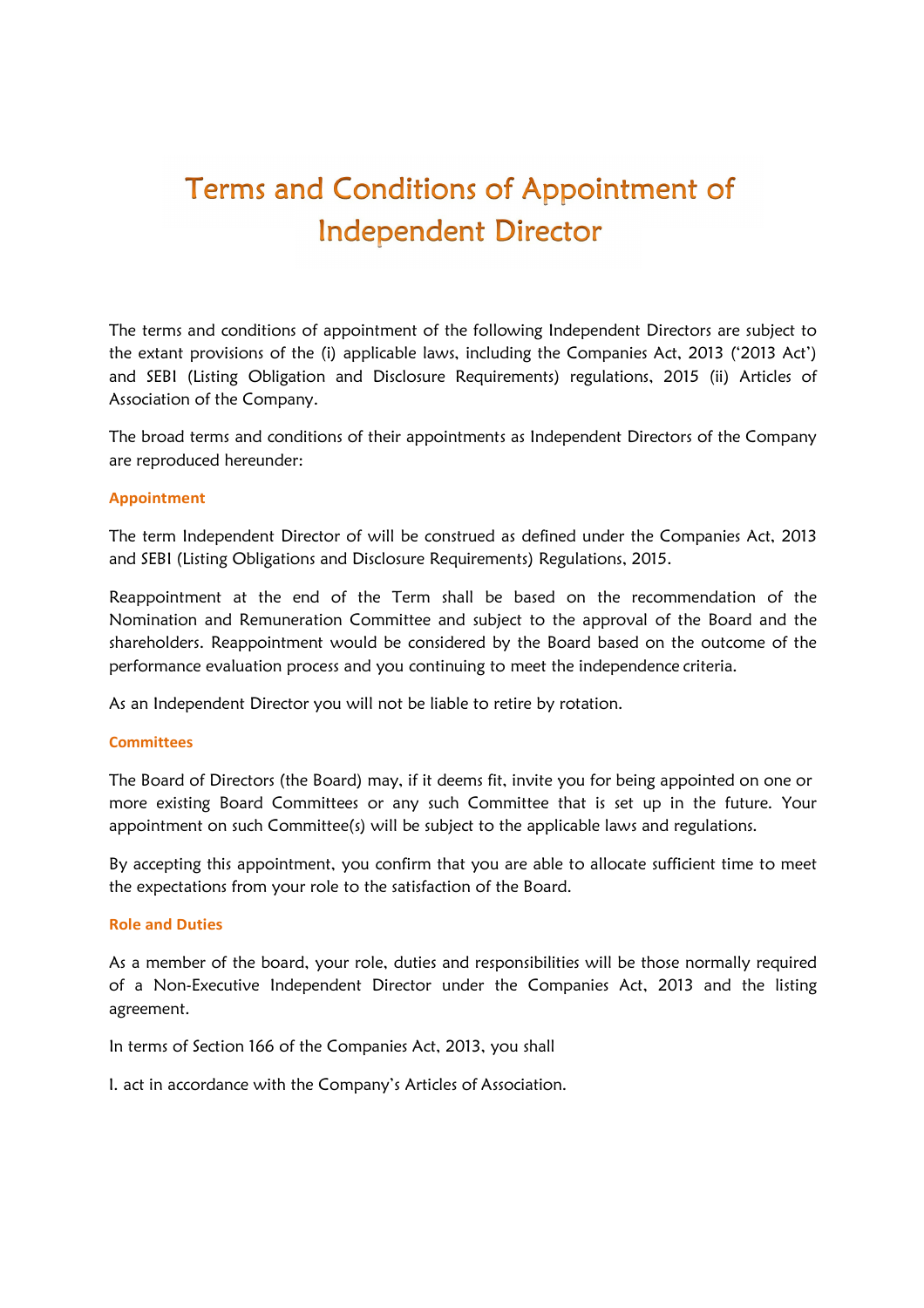II. act in good faith in order to promote the objects of the Company for the benefit of its members as a whole, and in the best interest of the Company, and in the best interests of the Company, its employees, the shareholders, the community and for the protection of environment.

III. exercise your duties with due and reasonable care, skill and diligence.

IV. not involve yourself in a situation in which you may have a direct or indirect interest that conflicts, or possibly may conflict, with the interest of the Company.

V. not achieve or attempt to achieve any undue gain or advantage either to yourself or to your relatives, partners or associates.

VI not assign your office as Director and any assignments so made shall be void.

You shall also abide by the 'Code for Independent Directors' as outlined in Schedule IV to the Companies Act, 2013, and duties of directors as provided in the said Act and in SEBI (Listing Obligations and Disclosure Requirements) Regulations, 2015.

# **Remuneration**

# Fees/Commission:

You will be paid such remuneration by way of sitting fees for meetings of the Board and its Committees as may be decided by the Board and/or approved by the Shareholders from time to time.

Further, you will also be paid remuneration by way of commission as may be approved by the Board and the Shareholders from time to time.

Reimbursement of Expenses:

In addition to the remuneration described, hereinabove, the Company will, for the period of your appointment, reimburse you for travel, hotel and other incidental expenses incurred by you in the performance of your role and duties.

# **Conflict of Interest**

It is accepted and acknowledged that you may have business interests other than those of the Company. As a condition to your appointment commencing, you are required to declare any such directorships, appointments and interests to the Board in writing in the prescribed form at the time of your appointment.

In the event that your circumstances seem likely to change and might give rise to a conflict of interest or, when applicable, circumstances that might lead the Board to revise its judgment that you are independent, this should be disclosed to both the Chairman and the Secretary.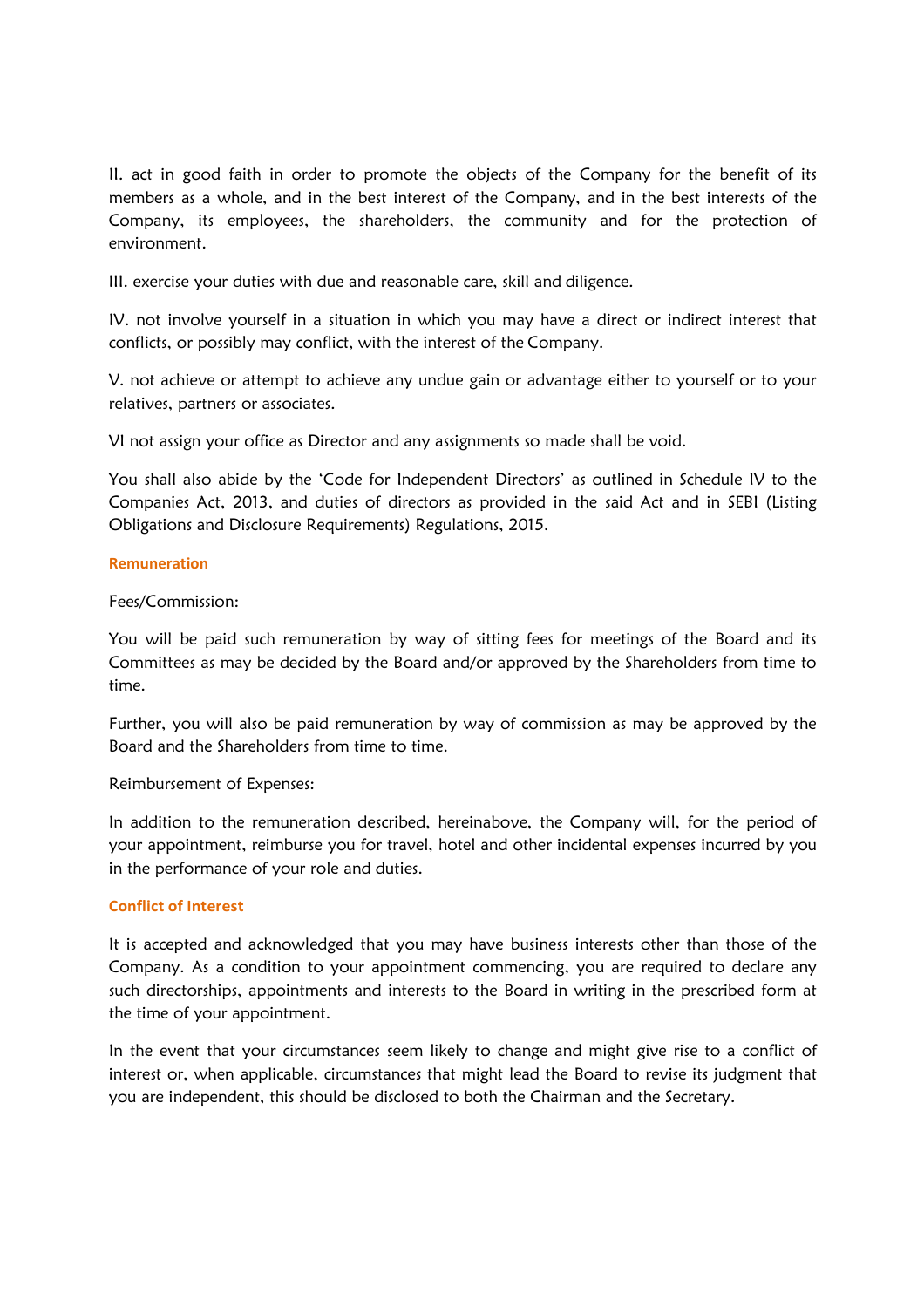#### **Confidentiality**

All information acquired during your appointment is confidential to SCL and should not be released, either during your appointment or following termination (by whatever means) to third parties without prior clearance from the Chairman unless required by law or by the rules of any stock exchange or regulatory body. On reasonable request, you shall surrender any documents and other materials made available to you by SCL.

Your attention is also drawn to the requirements under the applicable regulations and the SCL Share Dealing Code which concern the disclosure of price sensitive information and dealing in the securities of SCL. Consequently you should avoid making any statements or performing any transactions that might risk a breach of these requirements without prior clearance from the Chairman or the Secretary.

#### **Code of Conduct & other compliances**

During the appointment, you will comply with any relevant regulations as may be issued by the Government of India and such other authorized bodies as set up by the Government on its behalf, including the Code for Independent Directors, Code of Conduct and Ethics for Directors and Senior Executives and Insider Trading Code and such other requirements as the Board of Directors may from time to time specify.

At the first meeting of the Board in every financial year or whenever there is any change in the circumstances which may affect your status as an independent director, you shall give a declaration to that effect confirming that you meet the criteria of independence as provided in Section 149(6) of the Companies Act, 2013 and SEBI (Listing Obligations and Disclosure Requirements) Regulations, 2015.

#### **Evaluation**

The Company will carry out an evaluation of the performance of the Board as a whole, Board Committees and Directors. Your appointment and re appointment on the Board shall be subject to the outcome of the evaluation process.

### **Disclosure of Interest**

You shall disclose material interest that in any transaction or arrangement that the Company has entered into. Such interest should be disclosed no later than when the transaction or arrangement comes up at a Board meeting so that the minutes may record your interest appropriately and our records are updated. A general notice that you are interested in any contracts with a particular person, firm or company is acceptable.